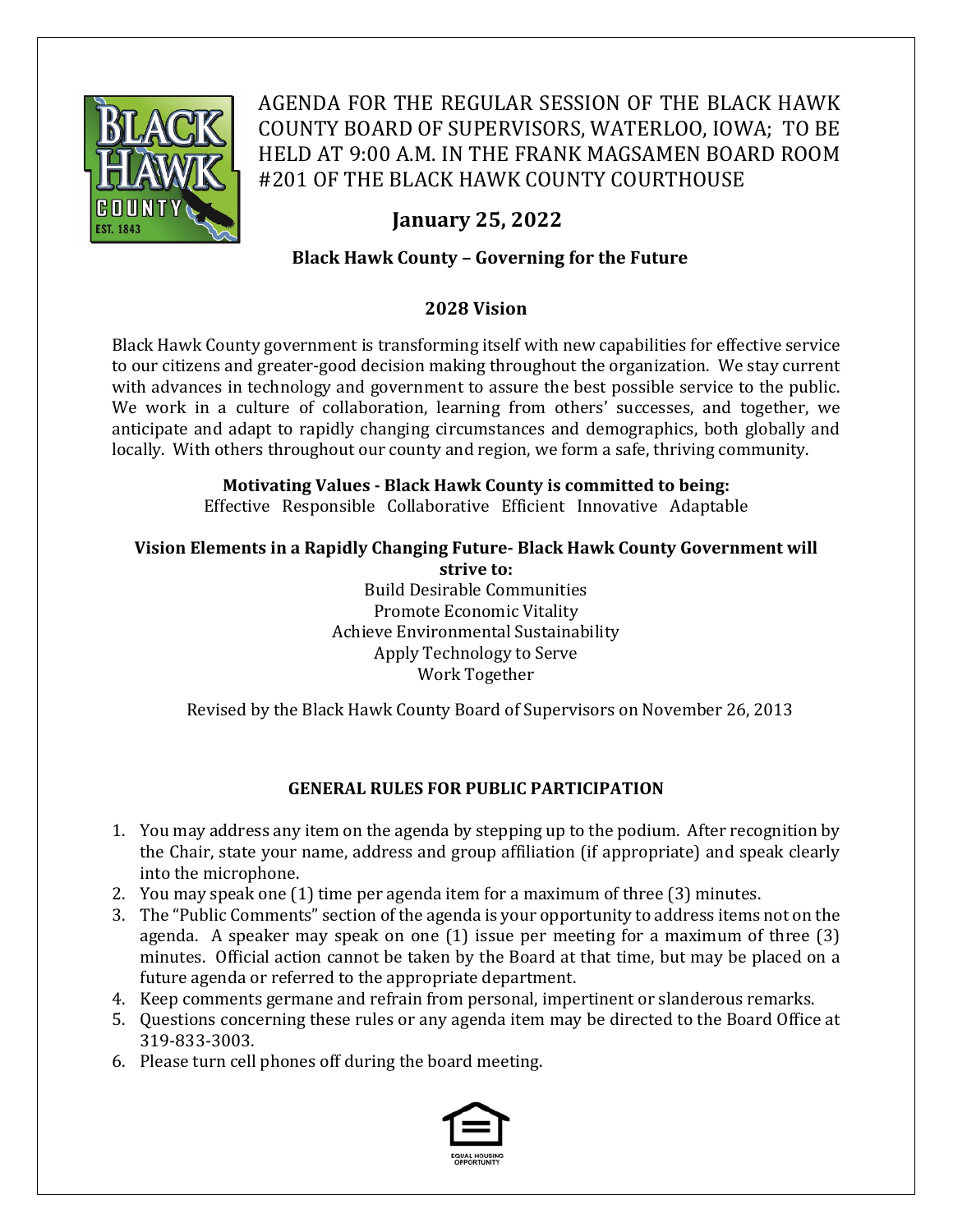December 28, 2021

Join Zoom Meeting

https://us02web.zoom.us/j/89051524630?pwd=bUVxMkdnN1dadk8rMHlQNU83dTVXQT09

Meeting ID: 890 5152 4630 Passcode: 171322 One tap mobile +16465588656,,89051524630#,,,,\*171322# US (New York) +13017158592,,89051524630#,,,,\*171322# US (Washington DC)

Dial by your location +1 646 558 8656 US (New York) +1 301 715 8592 US (Washington DC) +1 312 626 6799 US (Chicago) +1 669 900 9128 US (San Jose) +1 253 215 8782 US (Tacoma) +1 346 248 7799 US (Houston) Meeting ID: 890 5152 4630 Passcode: 171322 Find your local number: https://us02web.zoom.us/u/kM8wd38d

#### **ROLL CALL**

#### **MOMENT OF SILENCE – To Reflect on Actions**

#### **PLEDGE OF ALLEGIANCE**

**1. AGENDA RECEIVED AS PROPOSED OR AS AMENDED**

#### **2. PUBLIC COMMENTS**

#### **3. CLAIMS AND PAYMENTS**

A. Resolution **–** that the Board of Supervisors APPROVE EXPENDITURES, and that the County Auditor be authorized and directed to ISSUE CHECKS, against the various settlement of such claims as allowed.

#### **4. RECEIVE PROJECT UPDATES FROM DEPARTMENT HEADS/ELECTED OFFICIALS**

**5. MINUTES APPROVED –** January 18, 2022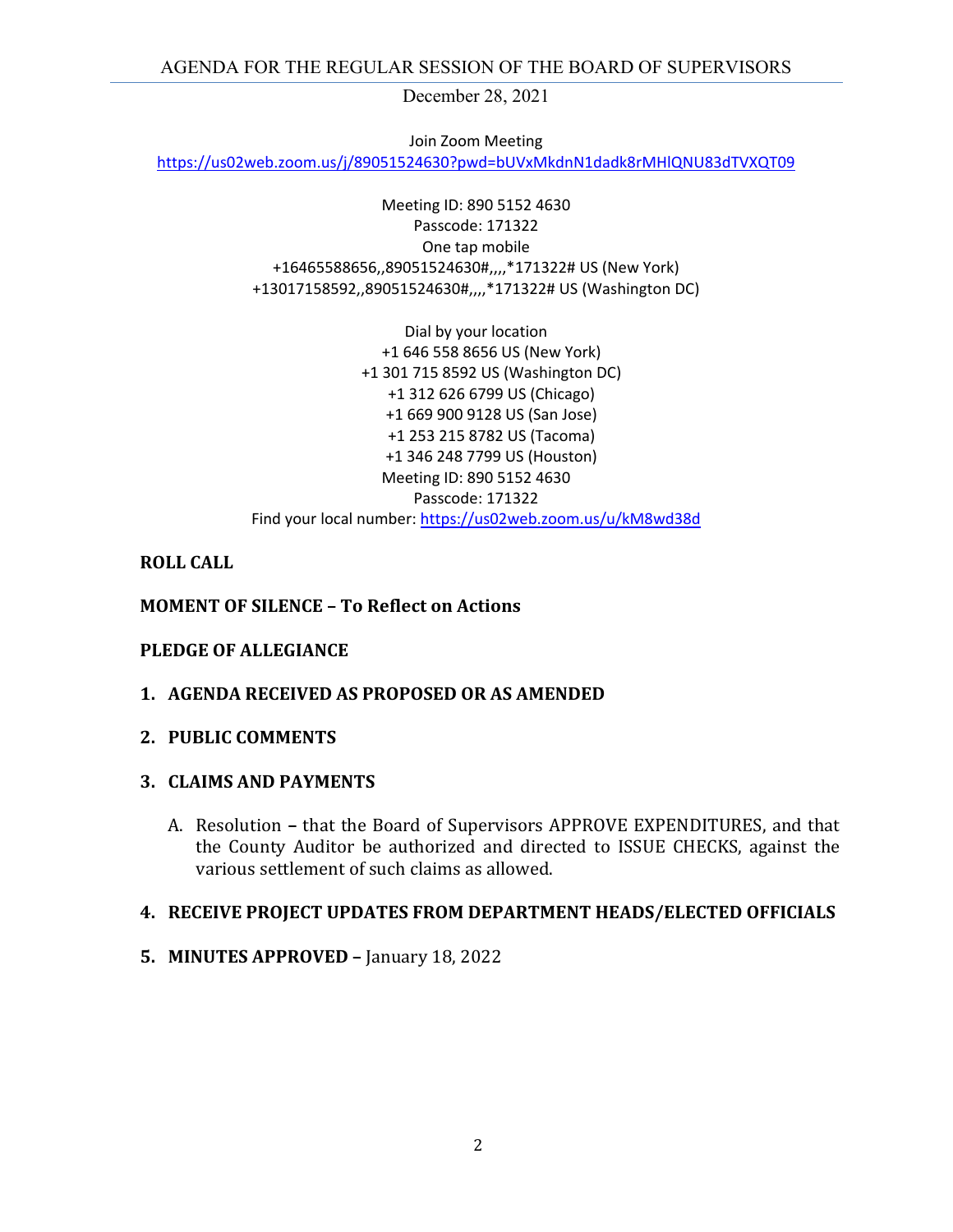December 28, 2021

## **6. CONSENT AGENDA**

The following items will be acted upon by voice vote on a single **RESOLUTION**, without separate discussion, unless someone from the board or the public requests that a specific item be considered separately.

## A. TO APPROVE, RECEIVE, PLACE ON FILE WITH THE COUNTY AUDITOR

- 1. The Board of Supervisors APPROVE INTERGOVERNMENTAL JOURNAL ENTRIES, and that the County Auditor be authorized and directed to TRANSFER monies within the various funds as submitted.
- 2. The PAYROLL ADJUSTMENTS submitted by the various departments and the County Auditor be authorized and directed to adjust his records accordingly.
- 1. The CERTIFICATE OF INSURANCE for Cedar Valley Association for Soft Trails; Century Laundry Distributing, Inc.; CliftonLarsonAllen LLP; Green Resource Management, Inc.; JC Plumbing & Heating Co.; La Porte City Telephone Co.: Martin Brothers Distributing Co. Inc.; MP Nexlevel, LLC; Orkin LLC; Ricoh Americas Holding, Inc.; Rockford Rigging, Inc. and Waste Management Holdings, Inc.
- 2. The Sheriff's MONTHLY REPORT of fees as of December 31, 2021.
- 3. The Auditor's QUARTERLY REPORT of fees as of December 31, 2021.

## **7. OTHER BUSINESS**

- A. Resolution that the REQUEST FOR PURCHASE OF CAPITAL EQUIPMENT using ARP Funds submitted by Al Yu, Information Technology Director, be approved and direct the Chair to sign for same: to purchase 3x Cisco Catalyst 9300 Switches for \$19,806.72 .
- B. Motion to amend the summary of the December 14, 2021 opioid settlement resolution provided to the county's Official newspapers by adding the following sentence: The full text of this resolution may be inspected at the Black Hawk County Auditor's Office, 316 E. 5<sup>th</sup> St., Waterloo, Iowa, on Monday through Friday from 8:00 a.m. to  $4:30$ p.m. or on the county website at https://www.blackhawkcounty.iowa.gov/AgendaCenter/Board-of-Supervisors-2.
- C. DISCUSSION Invision Architect Space Study Update
- D. DISCUSSION County Preparedness and Possible Updates for COVID-19

### **8. ANY REPORTS OR INFORMATION FROM THE BOARD**